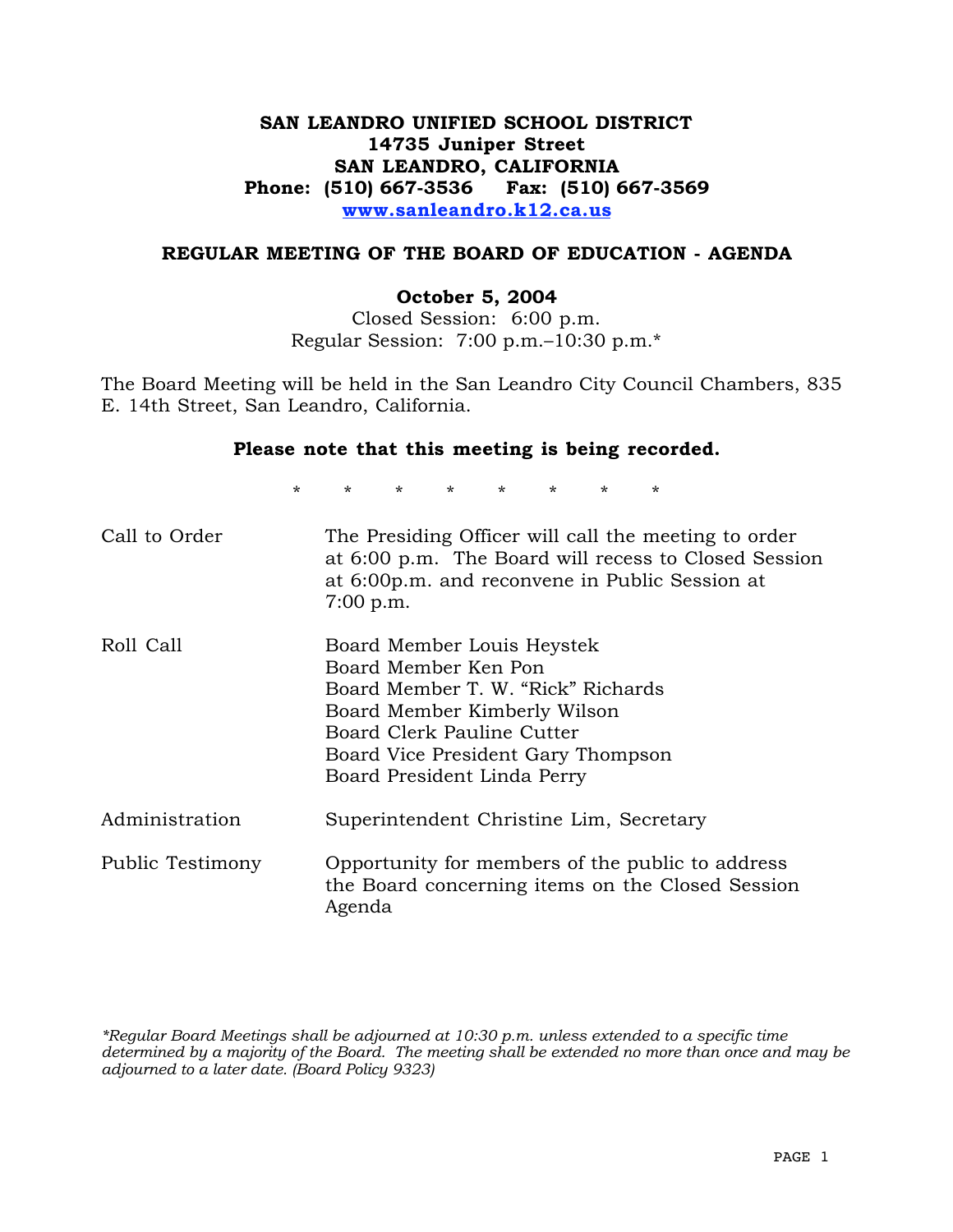Prior to the Public Session, the Board will meet in Closed Session pursuant to Education Code Sections 35146 and 48918(c), Government Code Sections 54957, 54957.6, and 54956.9(b).

- a) Student Expulsions 1 case
- b) Public Employee Discipline/Dismissal/Release
- c) Conference with Labor Negotiator
- d) Conference with Legal Counsel Anticipated Litigation 1 case

| Report Closed<br>Session Action | Motion __________ Second __________ Vote ________                                                                                                                                                                                                                                                                                                                                                                                                                                                                                                                                                                                                                                                                                                                                                                                                                                                                                                                                                                                        |
|---------------------------------|------------------------------------------------------------------------------------------------------------------------------------------------------------------------------------------------------------------------------------------------------------------------------------------------------------------------------------------------------------------------------------------------------------------------------------------------------------------------------------------------------------------------------------------------------------------------------------------------------------------------------------------------------------------------------------------------------------------------------------------------------------------------------------------------------------------------------------------------------------------------------------------------------------------------------------------------------------------------------------------------------------------------------------------|
| Pledge of Allegiance            |                                                                                                                                                                                                                                                                                                                                                                                                                                                                                                                                                                                                                                                                                                                                                                                                                                                                                                                                                                                                                                          |
| Approve Agenda                  | Approve the Regular Meeting Agenda of October 5, 2004<br>Motion __________ Second ___________ Vote ________                                                                                                                                                                                                                                                                                                                                                                                                                                                                                                                                                                                                                                                                                                                                                                                                                                                                                                                              |
| Legal Statement                 | Members of the audience who wish to address the<br>Board are asked to complete the yellow card available at<br>the entrance and submit it to the Board's<br>Administrative Assistant. Speakers who have<br>completed the card will be called when the item is<br>reached on the agenda or, for non-agenda items, during<br>the Public Testimony. Cards are to be turned in before<br>the item is reached on the agenda. Please note that<br>this meeting is being recorded.<br>State law prohibits the Board of Education from taking<br>any action on or discussing items that are not on the<br>posted agenda except to A) briefly respond to<br>statements made or questions posed by the public in<br>attendance; B) ask questions for clarification; C)<br>provide a reference to a staff member or other resource<br>for factual information in response to the inquiry; or D)<br>ask a staff member to report back on the matter at the<br>next meeting and/or put it on a future agenda.<br>(Government Code Section 54954.2(a)) |
| <b>REPORTS</b>                  | Student Representatives' Report<br>*                                                                                                                                                                                                                                                                                                                                                                                                                                                                                                                                                                                                                                                                                                                                                                                                                                                                                                                                                                                                     |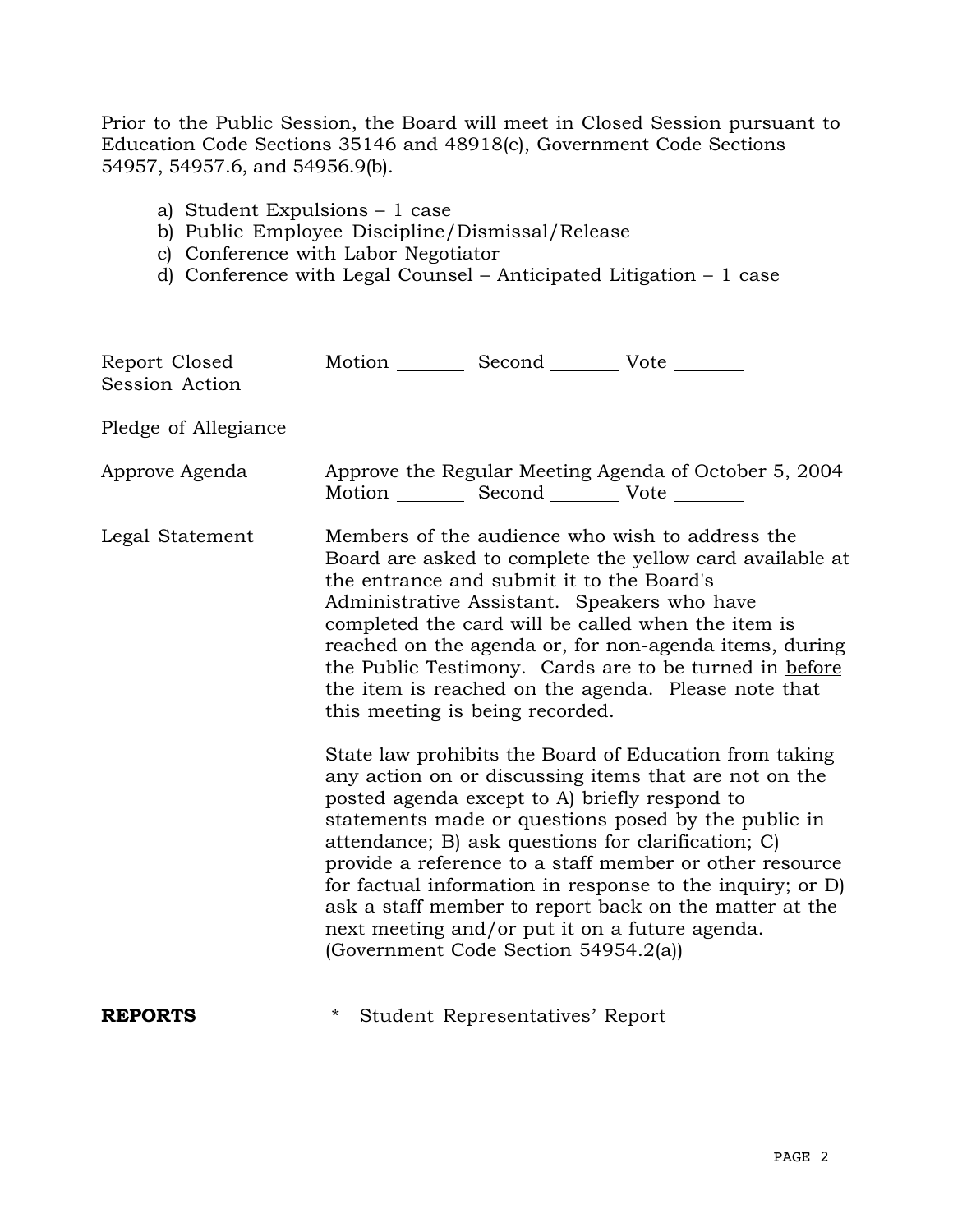### **PRESENTATIONS**

- \* Randy Scianna of Tax Deferred Services will present information regarding the Tax Shelter Annuity (TSA).
- \* Assistant Superintendent Henrietta Sakamaki, Ruta Krusa, Coordinator of Curriculum and Instruction; Title I Principals, Jan Huls and Raul Ramirez, and Literacy Specialists, Fabiola Fernandez and Diane Sargent, will explain the goals and describe the Title I literacy coaching model program.

### **PUBLIC TESTIMONY ON NON-AGENDA ITEMS**

### **PUBLIC HEARING**

- A public hearing will be held concerning the San Leandro Teachers' Union initial proposal to the San Leandro Unified School District.
- A public hearing will be held concerning the San Leandro Unified School District's initial proposal to the San Leandro Teachers' Association.

| <b>REPORTS</b> | Correspondence                 |
|----------------|--------------------------------|
|                | Superintendent's Report        |
|                | Board Representatives' Reports |
|                | • San Leandro Collaborative    |

### **PRESENTATION**

\* Mike Murphy, Director of Facilities and Operations will share with the Board the monthly status of current projects throughout the District.

### **CONSENT ITEMS**

These items are considered routine and may be enacted by a single motion. At the request of any member of the Board, any item on the consent agenda shall be removed and given individual consideration for action as a regular agenda item.

### General Services

| $1.1-C$            | <b>Staff Recommendation:</b> |                                          |      |
|--------------------|------------------------------|------------------------------------------|------|
| Approval of Board  |                              | Approve the minutes of the regular board |      |
| Minutes $-$        |                              | meeting held on September 21, 2004.      |      |
| September 21, 2004 | Motion                       | Second                                   | Vote |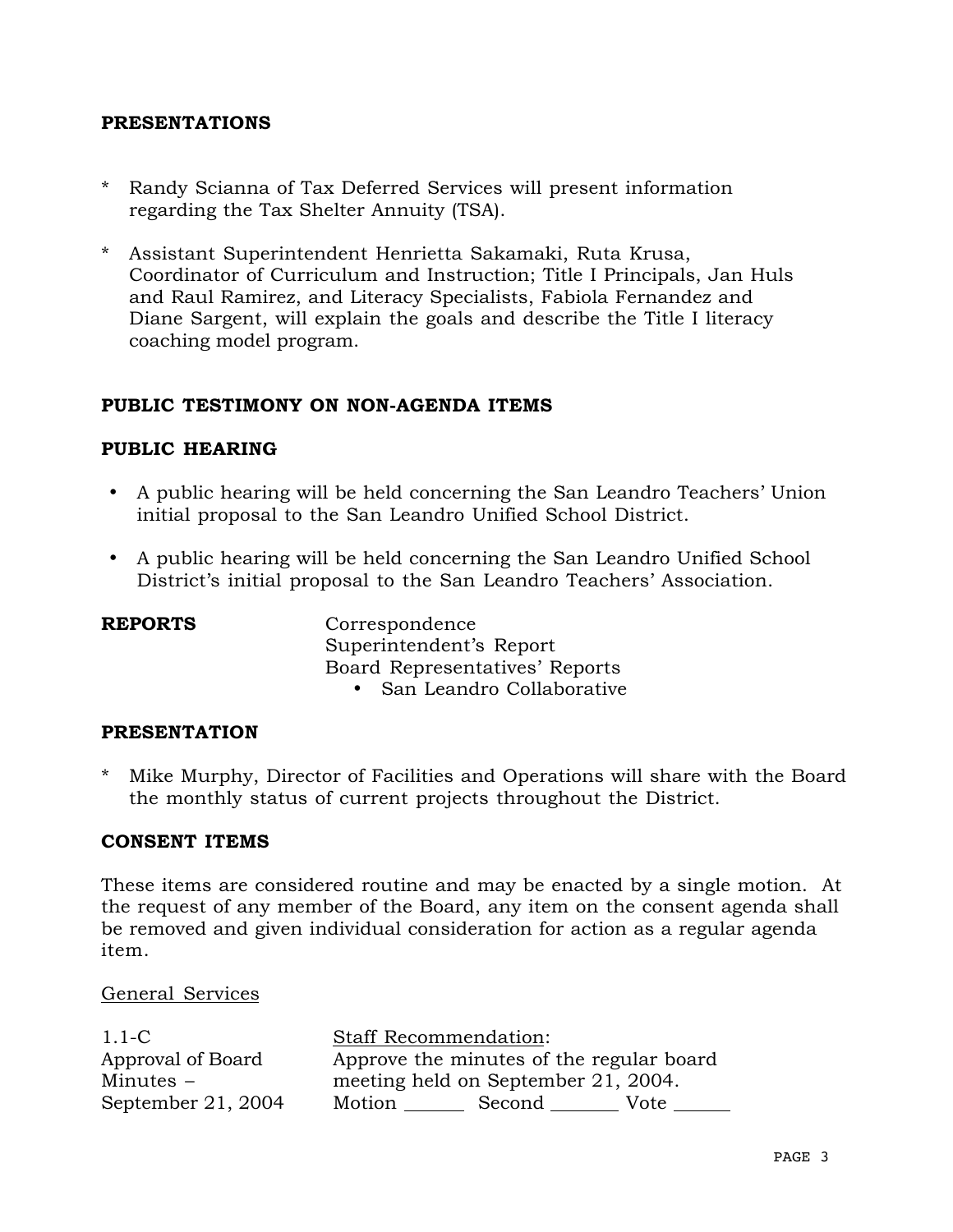# Human Resources

| $2.1-C$<br>Acceptance of<br>Personnel Report                                | <b>Staff Recommendation:</b><br>Accept Personnel Report as submitted.<br>Motion _________ Second ___________ Vote _______                                                                                                                                                                         |  |  |
|-----------------------------------------------------------------------------|---------------------------------------------------------------------------------------------------------------------------------------------------------------------------------------------------------------------------------------------------------------------------------------------------|--|--|
| <b>Educational Services</b>                                                 |                                                                                                                                                                                                                                                                                                   |  |  |
| $3.1-C$<br>Acceptance of<br>Donations                                       | Staff Recommendation:<br>Approve the acceptance of gifts to the District as<br>follows:                                                                                                                                                                                                           |  |  |
|                                                                             | <b>Garfield Elementary School</b><br>\$3,000 for Homework Club from Marina Faire<br>Homeowners Association<br><b>McKinley Elementary School</b><br>• 1 Cremona full size violin from Al Wood                                                                                                      |  |  |
|                                                                             | <b>Washington Elementary School</b><br>• \$350 for a refrigerator for storage of ice packs<br>and students' medicines from Mayor Sheila<br>Young's Community Fund<br>\$500 for cultural student assemblies from<br>$\bullet$<br>Charles Jones<br>Motion _________ Second ___________ Vote _______ |  |  |
| $3.2 - C$<br>Non-Public School<br>Contracts                                 | <b>Staff Recommendation:</b><br>Approve the Non-Public School Contracts for<br>Special Education Students.<br>Motion _________ Second __________ Vote _______                                                                                                                                     |  |  |
| $3.3 - C$<br>San Leandro Adult<br><b>Education Courses for</b><br>2004/2005 | <b>Staff Recommendation:</b><br>Approve the San Leandro Adult Education<br>Courses for the 2004/2005 school year for<br>submission to the California Department of<br>Education.<br>Motion Second Vote                                                                                            |  |  |
| $3.4 - C$<br>Disposal of Materials-<br>McKinley Elementary<br>School        | Staff Recommendation:<br>Approve the disposal of outdated and damaged<br>library books at McKinley Elementary School.<br>Motion _________ Second __________ Vote _______                                                                                                                          |  |  |
| $3.5-C$                                                                     | <b>Staff Recommendation:</b>                                                                                                                                                                                                                                                                      |  |  |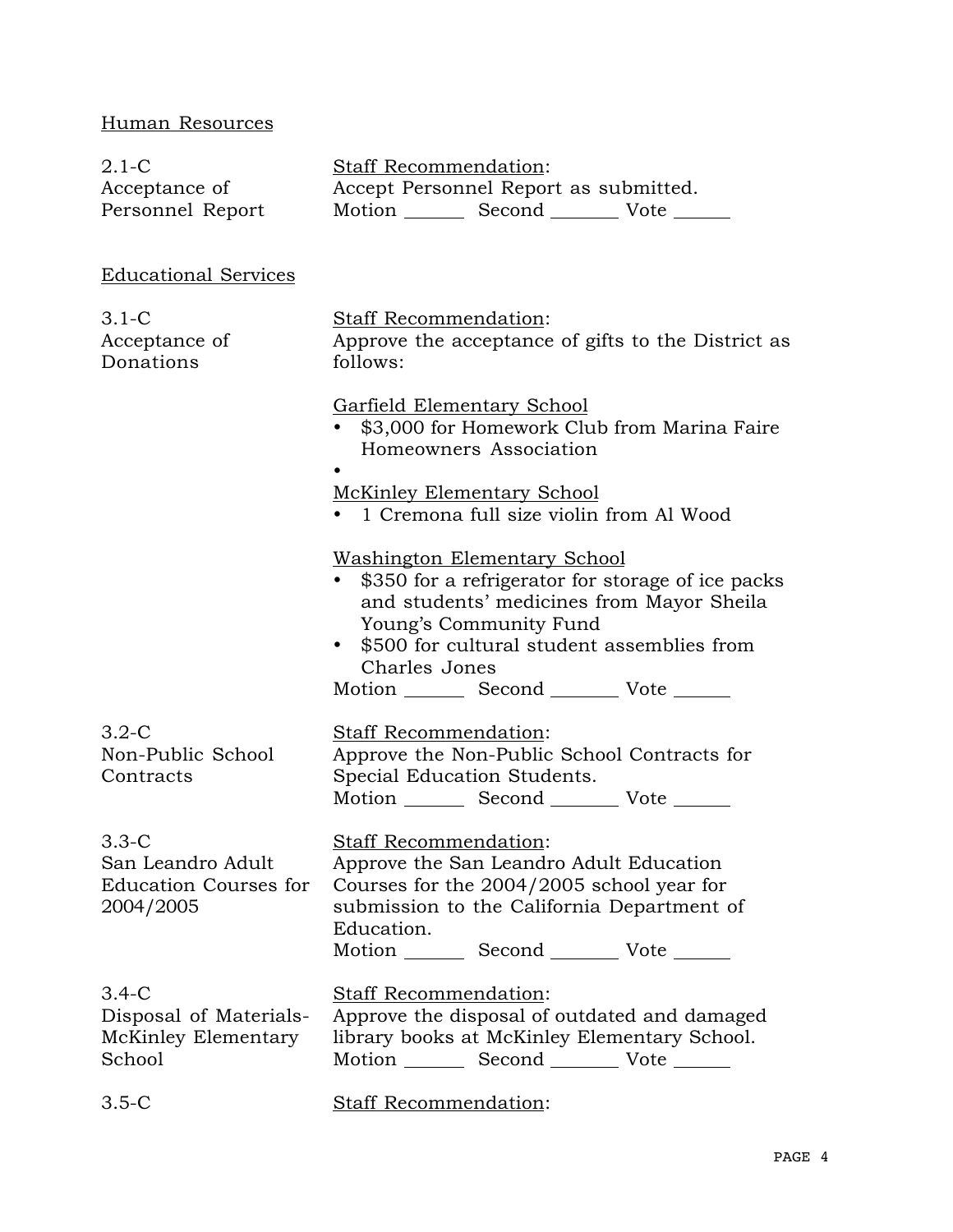| Out of State Field Trip                                                         | Approve the out-of-state field trip for San                                                                                                                                                                                   |
|---------------------------------------------------------------------------------|-------------------------------------------------------------------------------------------------------------------------------------------------------------------------------------------------------------------------------|
| for San Leandro High                                                            | Leandro High School's wrestling team to Oahu,                                                                                                                                                                                 |
| School's Wrestling                                                              | Hawaii.                                                                                                                                                                                                                       |
| Team                                                                            | Motion _________ Second __________ Vote _______                                                                                                                                                                               |
| $3.6-C$                                                                         | <b>Staff Recommendation:</b>                                                                                                                                                                                                  |
| Out of State Field Trip                                                         | Approve the out-of-state field trip for San                                                                                                                                                                                   |
| for San Leandro High                                                            | Leandro High School's DECA students to                                                                                                                                                                                        |
| School's DECA                                                                   | Phoenix, Arizona.                                                                                                                                                                                                             |
| Students                                                                        | Motion _________ Second __________ Vote _______                                                                                                                                                                               |
| $3.7-C$<br>English Language<br><b>Acquisition Program</b><br>(ELAP) Application | Staff Recommendation:<br>Approve the submission of the 2004/2005<br>English Acquisition Program (ELAP) application<br>to the State Department of Education.<br>Motion _________ Second __________ Vote _______                |
| Business, Operations and Facilities<br>$4.3-C$                                  | Staff Recommendation:<br>Intra-Budget Transfers Approve the request for Intra-Budget Transfers<br>for August 2004 as presented at the September<br>21, 2004 Board meeting.<br>Motion _________ Second __________ Vote _______ |

# **ACTION ITEMS**

These items are presented for action at this time. Some may have been reviewed at a previous meeting.

## Human Resources

| $2.1-A$                | Staff Recommendation:                                            |  |  |
|------------------------|------------------------------------------------------------------|--|--|
|                        | Teamsters Union Local Acknowledge receipt of the Teamsters Union |  |  |
| No. 856/Alameda        | Local No. 856/Alameda Building Trades Council                    |  |  |
| Trades Council Initial | initial proposal to the San Leandro Unified                      |  |  |
| Proposal               | School District.                                                 |  |  |
|                        | Motion Second Vote                                               |  |  |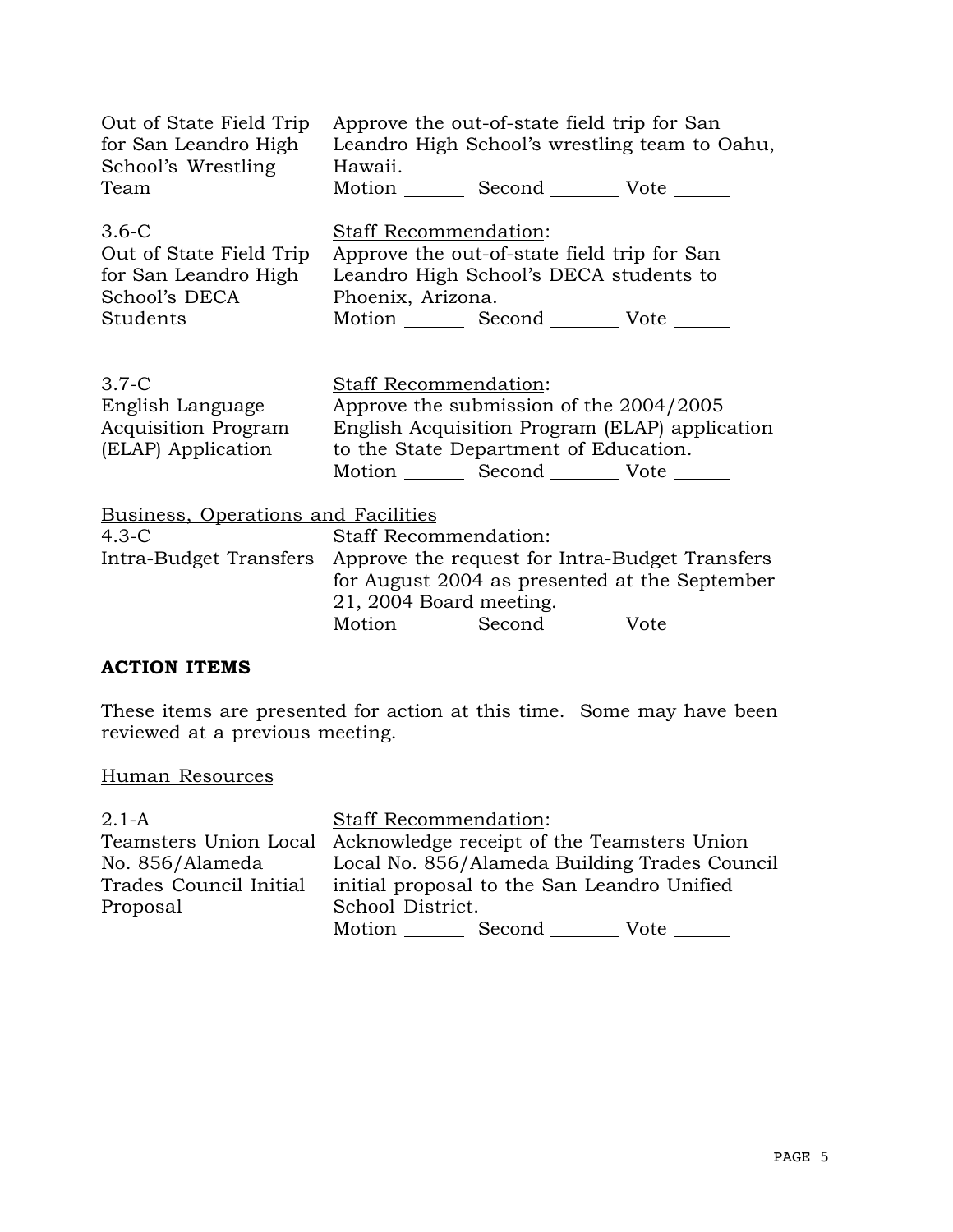| $2.2-A$                     | Staff Recommendation:                          |  |  |
|-----------------------------|------------------------------------------------|--|--|
| San Leandro Unified         | Acknowledge receipt of the San Leandro Unified |  |  |
| School District's           | School District's initial proposal to the      |  |  |
| Initial Proposal            | Teamsters Union Local No. 856/Alameda          |  |  |
|                             | Building Trades Council.                       |  |  |
|                             | Motion Second Vote                             |  |  |
| <b>Educational Services</b> |                                                |  |  |
| $3.1 - A$                   | Staff Recommendation:                          |  |  |
| Approval of Proposed        | Approve the recommendation of the Director of  |  |  |
| Stipulated Expulsion        | Student Support services for stipulated        |  |  |
| Order                       | expulsion for student E01-04/05.               |  |  |
|                             | Motion Second Vote                             |  |  |

### **CONFERENCE**

These items are submitted for advance planning and to assist the Board in establishing future agenda items. The Board may, however, take action on the following:

Human Resources

| $2.1 - CF$                          | Staff Recommendation:                            |  |  |
|-------------------------------------|--------------------------------------------------|--|--|
| Adjustment of                       | The Board will discuss and consider approving    |  |  |
| Custodial Allocation                | the adjustment of the custodial allocation as    |  |  |
|                                     | presented.                                       |  |  |
|                                     | Motion Second Vote ______                        |  |  |
| Business, Operations and Facilities |                                                  |  |  |
| $4.1 - CF$                          | <b>Staff Recommendation:</b>                     |  |  |
|                                     |                                                  |  |  |
| Employee Paid                       | The Board will discuss and consider approval of  |  |  |
| Benefits Pre-Paid                   | allowing administration to select a reputable    |  |  |
| Legal                               | vendor to provide Pre-Paid Legal Services to     |  |  |
|                                     | District employees.                              |  |  |
|                                     | Motion Second Vote                               |  |  |
| $4.2-CF$                            | Staff Recommendation:                            |  |  |
| Employee Paid                       | The Board will discuss and consider approval of  |  |  |
| Benefits 457 Tax                    | Tax Deferred Services as the plan administrator  |  |  |
|                                     | for the 457 Tax Shelter Annuity (TSA) Plan.      |  |  |
| Shelter Annuity (TSA)               |                                                  |  |  |
| Plan                                | Motion _________ Second ___________ Vote _______ |  |  |